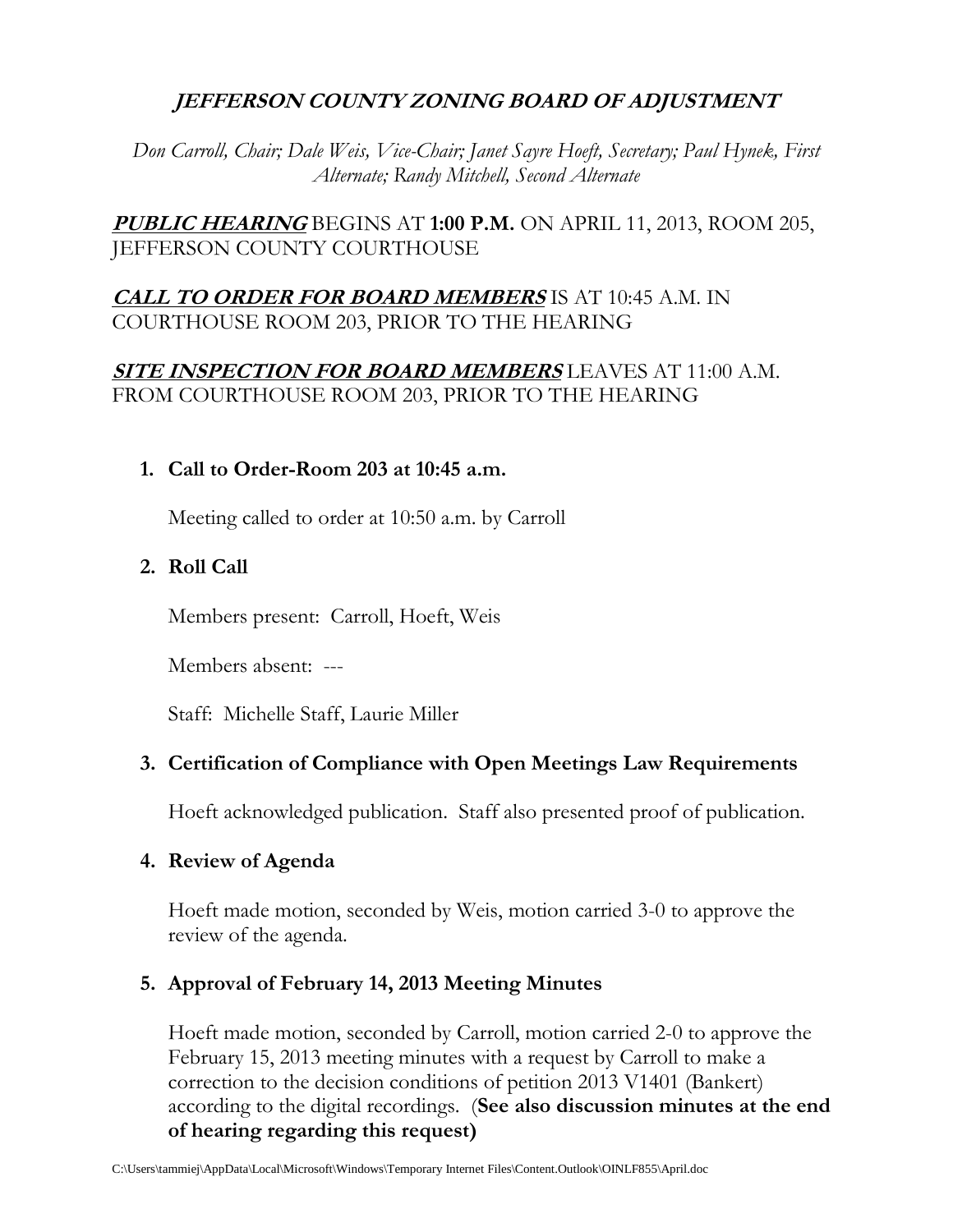NOTE: Weis was not present at the meeting, and therefore, did not vote)

- **6. Communications –** Hoeft informed the Board that she will not be able to attend the May Board meeting.
- **7. Site Inspections – Beginning at 11:00 a.m. and Leaving from Room 203**

# **8. Public Hearing – Beginning at 1:00 p.m. in Room 205**

Meeting called to order  $\omega$  1:00 p.m. by Carroll

Members present: Carroll, Hoeft, Weis

Members absent: --

Staff: Michelle Staff, Laurie Miller

# **9. Explanation of Process by Board of Adjustment Chair**

The following was read into the record by Hoeft:

# **NOTICE OF PUBLIC HEARING JEFFERSON COUNTY ZONING BOARD OF ADJUSTMENT**

**NOTICE IS HEREBY GIVEN** that the Jefferson County Zoning Board of Adjustment will conduct a public hearing at 1:00 p.m. on Thursday, April 11, 2013 in Room 205 of the Jefferson County Courthouse, Jefferson, Wisconsin. Matters to be heard are applications for variance from terms of the Jefferson County Zoning Ordinance. No variance may be granted which would have the effect of allowing in any district a use not permitted in that district. No variance may be granted which would have the effect of allowing a use of land or property which would violate state laws or administrative rules. Subject to the above limitations, variances may be granted where strict enforcement of the terms of the ordinance results in an unnecessary hardship and where a variance in the standards will allow the spirit of the ordinance to be observed, substantial justice to be accomplished and the public interest not violated. Based upon the findings of fact, the Board of Adjustment must conclude that: 1) Unnecessary hardship is present in that a literal enforcement of the terms of the ordinance would unreasonably prevent the owner from using the property for a permitted purpose or would render conformity with such restrictions unnecessarily burdensome; 2) The hardship is due to unique physical limitations of the property rather than circumstances of the applicant; 3) The variance will not be contrary to the public interest as expressed by the purpose and intent of the zoning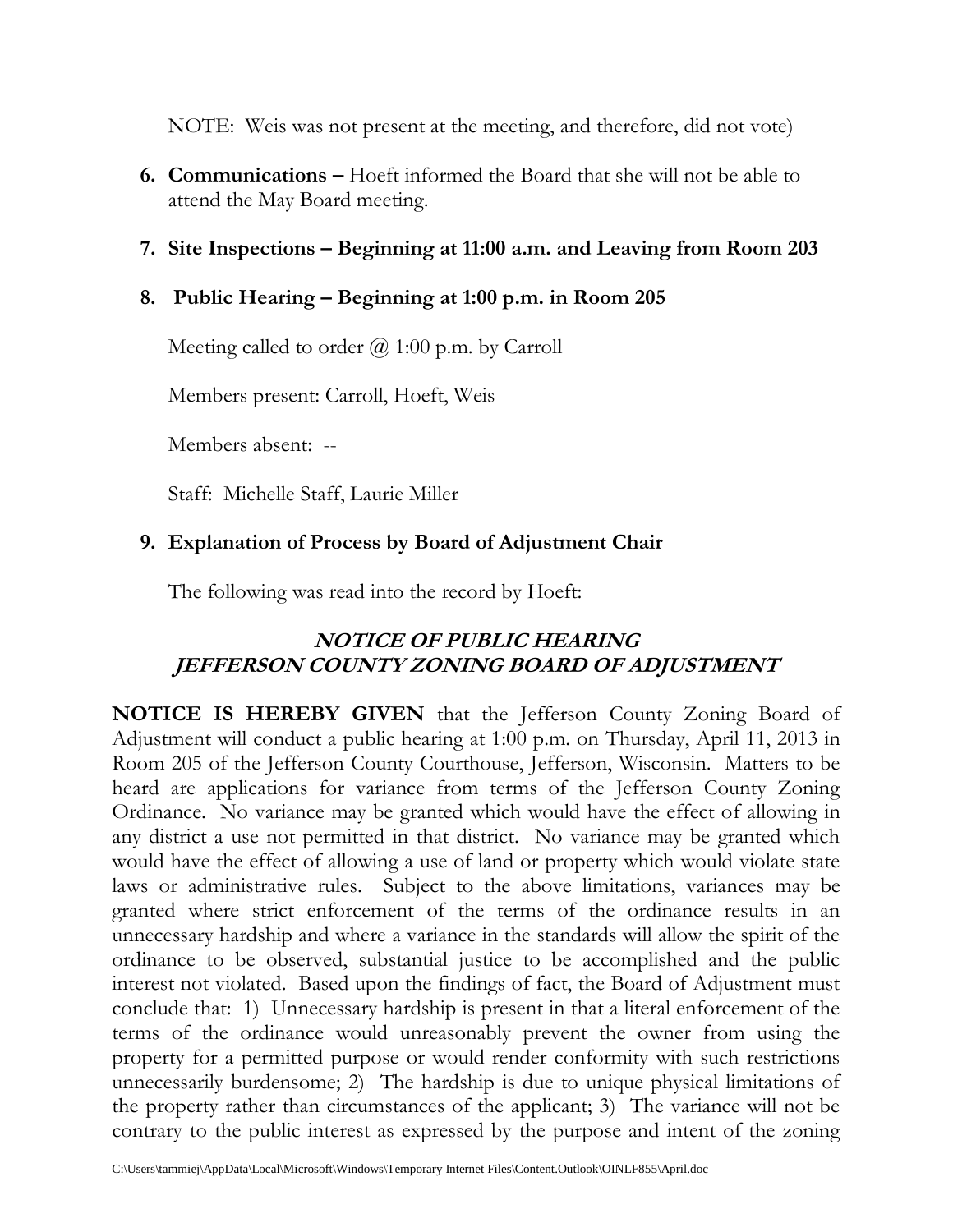ordinance. **PETITIONERS, OR THEIR REPRESENTATIVES, SHALL BE PRESENT.** There may be site inspections prior to public hearing which any interested parties may attend; decisions shall be rendered after public hearing on the following:

**V1402-13 – Robert G. & Linda A. Banker/George W. Banker Trust Property:** Variance from Sec. 11.03(d) to allow access to an A-1 Agricultural lot over an easement and not over the A-1 lot's road frontage. The easement is requested over PIN 014-0614-2134-001(1.372 Acres) at **N3304 Banker Road** in the Town of Jefferson, to access an A-1 lot comprised of PINs 014-0614-2134-000 (32.273 Acres) and 014-0614-2812-000 (40 Acres).

Robert Banker presented the petition. Sally Kerr Seeber was also present and commented on the access request.

There were no questions or comments in favor or opposition of the petition. There was a decision in the file from the town approving the petition which was read into the record by Hoeft.

Staff report was given by Staff. Staff explained the facts of ordinance restrictions and the petitioner's request. Staff questioned the petitioner on the lot configuration, an alternative safe access, and if the petitioner had made a decision on who would get the available lots. The petitioner explained. Staff also commented on the proposed easement.

Carroll commented on the three criteria that the Board is required act on. Weis commented on the access to the agricultural land and made comment about the septic replacement area. Carroll questioned staff on any future splits of the property, access to the back 40 acres, and the remaining lot development. Weis commented on the remainder of lots available. Hoeft commented on the creation of this land that couldn't be built upon.

There was further discussion between the Board, staff, and the petitioner regarding the access easement proposed.

**V1403-13 – Richard & Debra Kutz:** Variance from Sec. 11.04(f)13 to allow reduced lot width for a proposed Residential Recreational lot at **N4227 Hillside Lane** in the Town of Oakland. The site is on PIN 022-0613-0842-025 (0.181 Acre).

Debra Kutz presented the petition. They want to use the existing structure for a tourist rooming house. She stated that the lots were platted in 1933.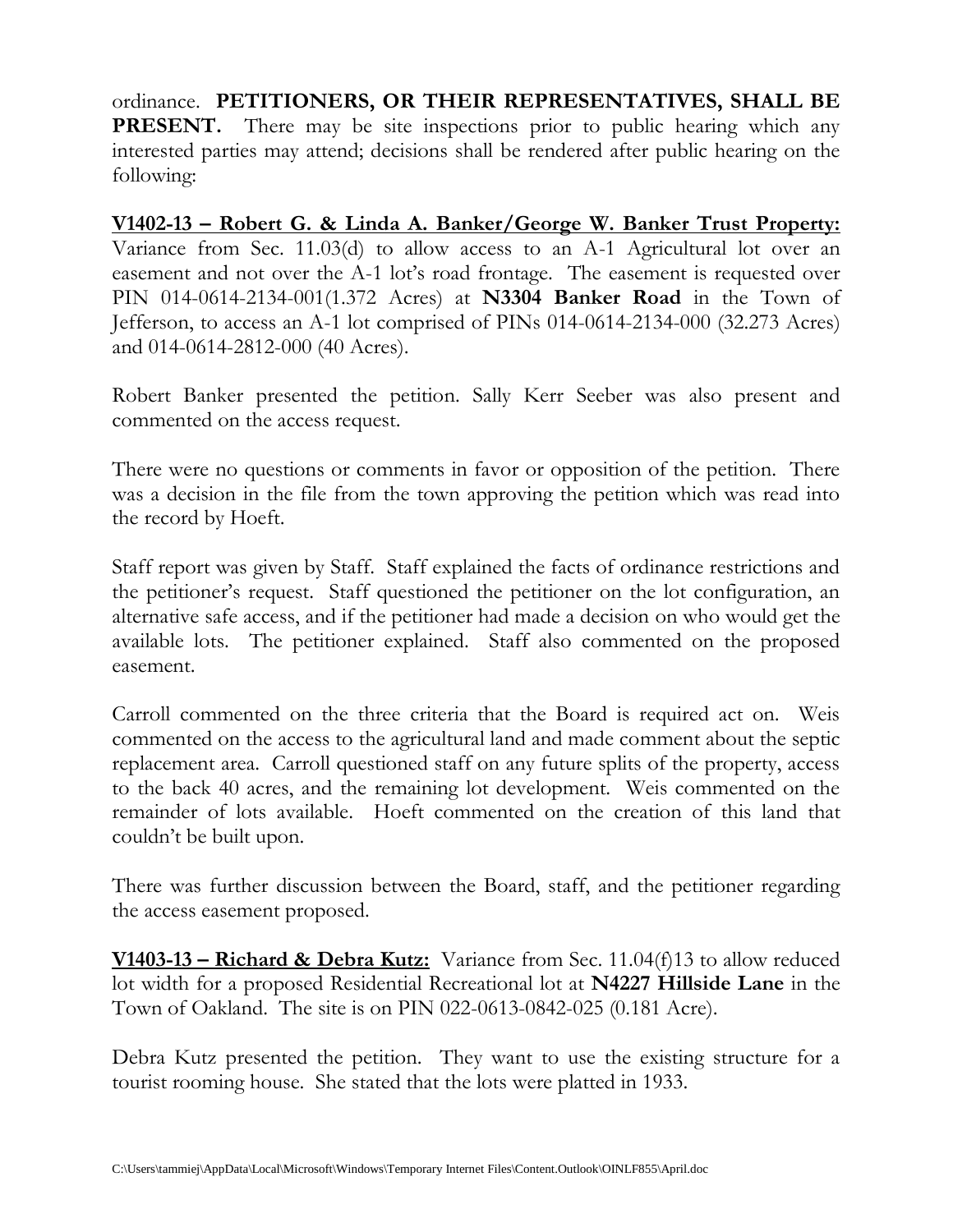There were no questions or comments in favor or opposition of the petition. There was a town response in the file approving the petition which was read by Hoeft.

Staff report was given by Staff. Staff explained the ordinance requirements, and that there would be no changes to the lot configuration or structure, just the use.

Hoeft questioned staff about the variance request. Carroll questioned the walkway adjacent to the property. Petitioner and staff explained. Carroll questioned a survey for the walkway/lot. Petitioner showed the Board the walkway easement paperwork. Weis commented on the easement being legally recorded. Hoeft commented on the difference in lot width required (40' vs. 100') and the rezoning. Carroll questioned the use. Staff explained tourist rooming house requirements and non-conforming lots, structures and uses. Carroll commented on the 3 criteria that the Board is required to act on.

# **10. Decisions on Above Petitions (See following pages & files)**

#### **DISCUSSION**

There was a discussion regarding the request by Carroll earlier to make changes to the conditions on the decision of petition 2013 V1401 (Bankert) according to the digital recording. Upon review of the digital recording by staff, the decision as prepared by staff and mailed to interested parties, did reflected the decision of the Board. It was, therefore, determined that a letter be sent to the petitioner to emphasize the agreement of the petitioner in hearing as well as the statement on the decision that any future replacement of the structures were to satisfy all setback requirements.

### **11. Adjourn**

Weis made motion, seconded by Hoeft, motion carried 3-0 to adjourn @ 2:43 p.m.

### **If you have questions regarding these matters, please contact the Zoning Department at 920-674-7113 or 920-674-8638.**

The Board may discuss and/or take action on any item specifically listed on the agenda.

# **JEFFFERSON COUNTY ZONING BOARD OF ADJUSTMENT**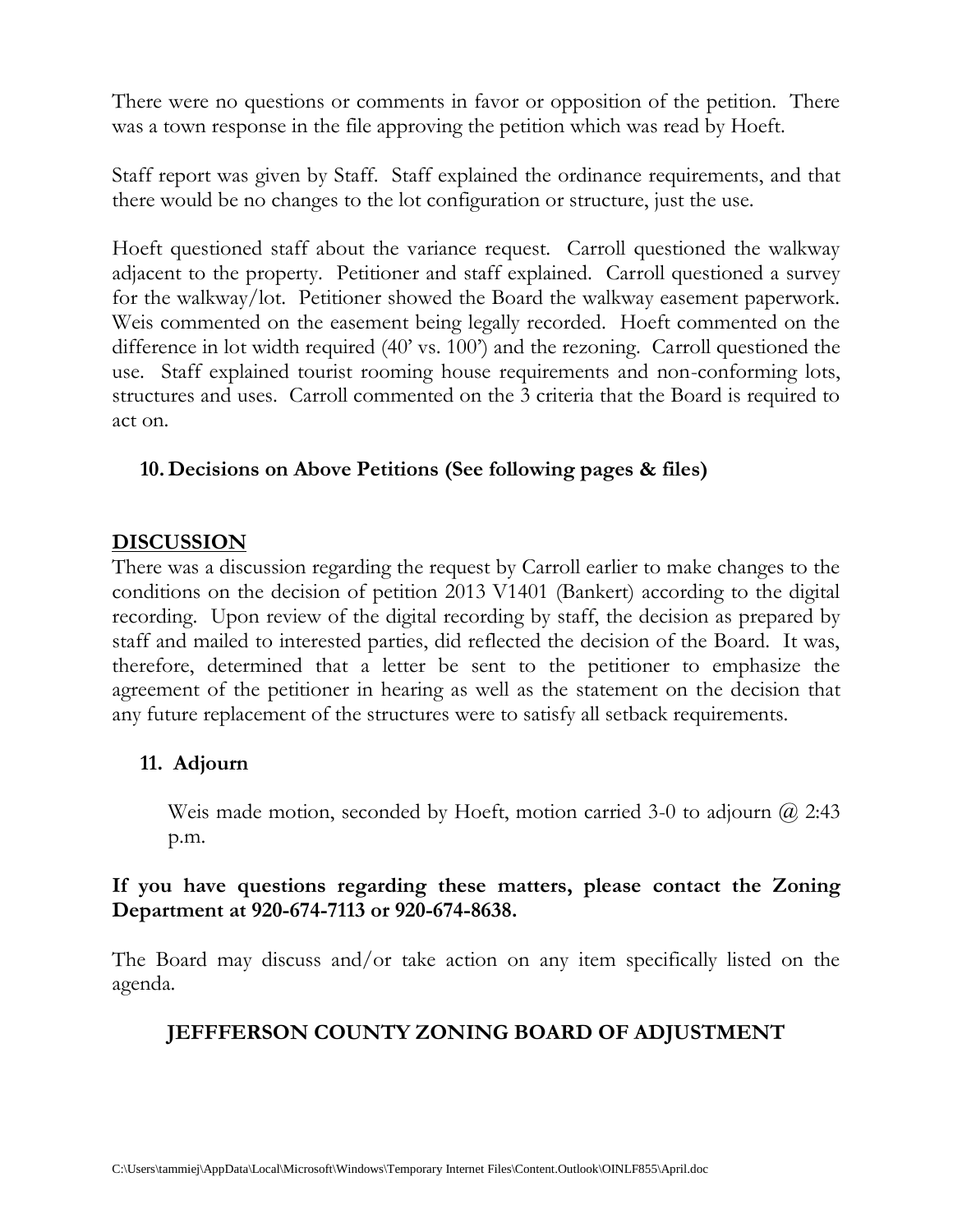Individuals requiring special accommodations for attendance at the meeting should contact the County Administrator at 920-674-7101 at least 24 hours prior to the meeting so appropriate arrangements can be made.

*A digital recording of the meeting will be available in the Zoning Department upon request.*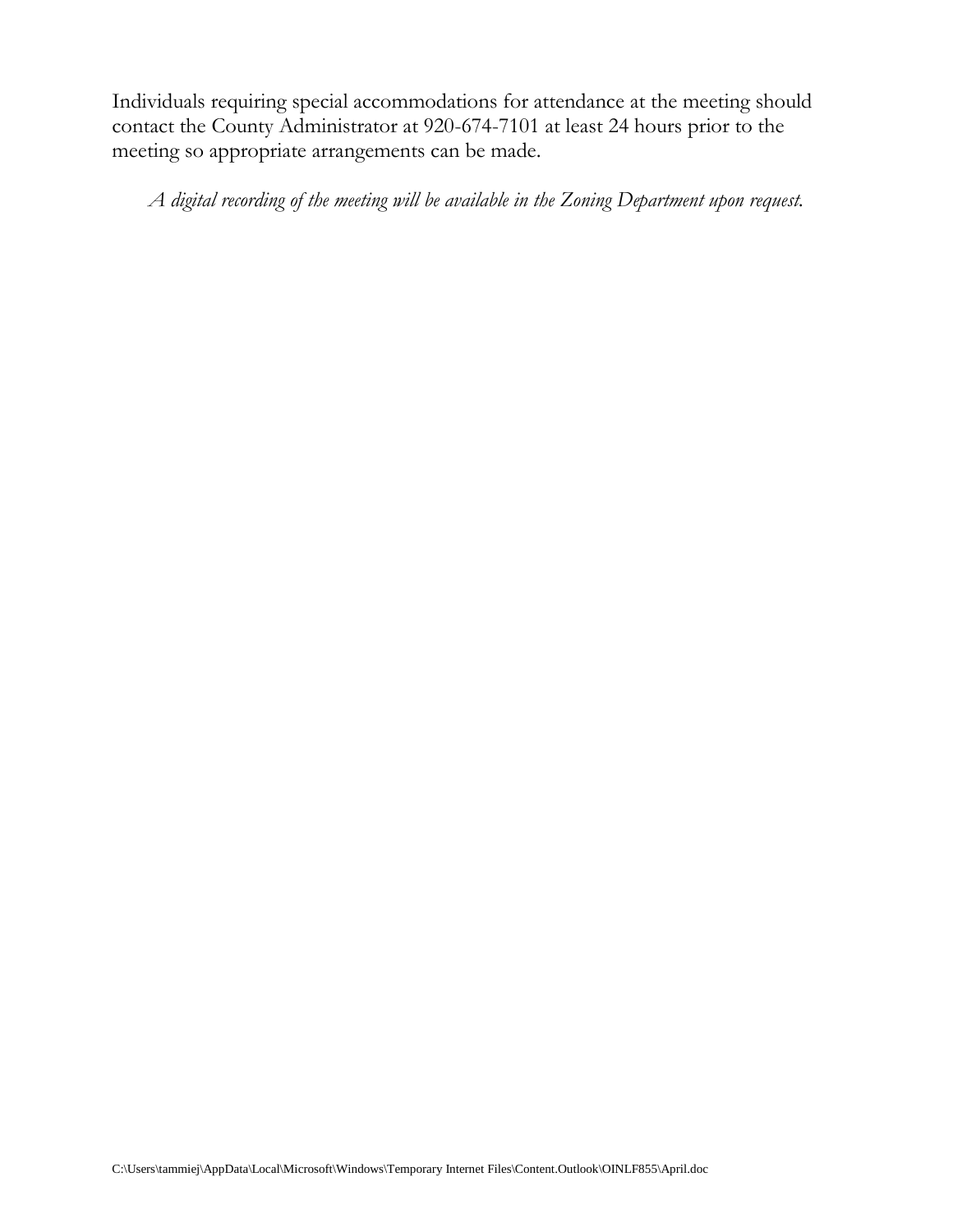#### **DECISION OF THE ZONING BOARD OF ADJUSTMENT JEFFERSON COUNTY, WISCONSIN**

#### **FINDINGS OF FACT**

| PETITION NO.:                | 2013 V1402                                                                            |
|------------------------------|---------------------------------------------------------------------------------------|
| <b>HEARING DATE:</b>         | 04-11-2013                                                                            |
|                              |                                                                                       |
| <b>APPLICANT:</b>            | Robert G. & Linda Banker/George W. Banker Trust                                       |
|                              |                                                                                       |
| <b>PROPERTY OWNER:</b>       | <b>SAME</b>                                                                           |
| PARCEL (PIN #):              | 014-0614-2134-000, 014-0614-2134-000, 014-0614-2812-000                               |
|                              |                                                                                       |
| <b>TOWNSHIP:</b>             | <b>I</b> efferson                                                                     |
|                              |                                                                                       |
| <b>INTENT OF PETITIONER:</b> | The petitioner is proposing a land division in an A-1                                 |
|                              | Zone where a new lot will not have access to a public road over the 66 foot frontage. |
|                              |                                                                                       |

#### **THE APPLICANT REQUESTS A VARIANCE FROM SECTION 11.03(d) OF THE JEFFERSON COUNTY ZONING ORDINANCE.**

**\_\_\_\_\_\_\_\_\_\_\_\_\_\_\_\_\_\_\_\_\_\_\_\_\_\_\_\_\_\_\_\_\_\_\_\_**

**THE FEATURES OF THE PROPOSED CONSTRUCTION AND PROPERTY WHICH RELATE TO THE GRANT OR DENIAL OF THE VARIANCE APPLICATION ARE: Currently the petitioner owns approximately 93 acres of A-1 zoned land. The petitioner is proposing to divide the land in half, one parcel at 46 acres and another parcel at 47 acres. One of the proposed parcels will have an 66 feet access strip to Banker Road but the Town will not give an driveway permit due to the unsafe access location. The petitioner is proposing to access the acreage by an easement over the lot at N3304 Banker Rd, which is owned by a family member. The site plan indicates that the 66 strip is in a septic replacement area. Our department does not have soil borings for a replacement septic location for N3304, but has copies of the previous sanitary permit for the N3304 Banker Rd showing previous boring locations. The applicant did not have a written explanation on the reasoning for the variance. Are there any other safe access points along the 1,790 feet of frontage? Is there another configuration of the proposed land division without requiring a variance?**

#### **FACTS OR OBSERVATIONS BASED ON SITE INSPECTIONS: Site inspections conducted. Observed property layout & location.**

**FACTS PRESENTED AT PUBLIC HEARING: See tape, minutes & file.**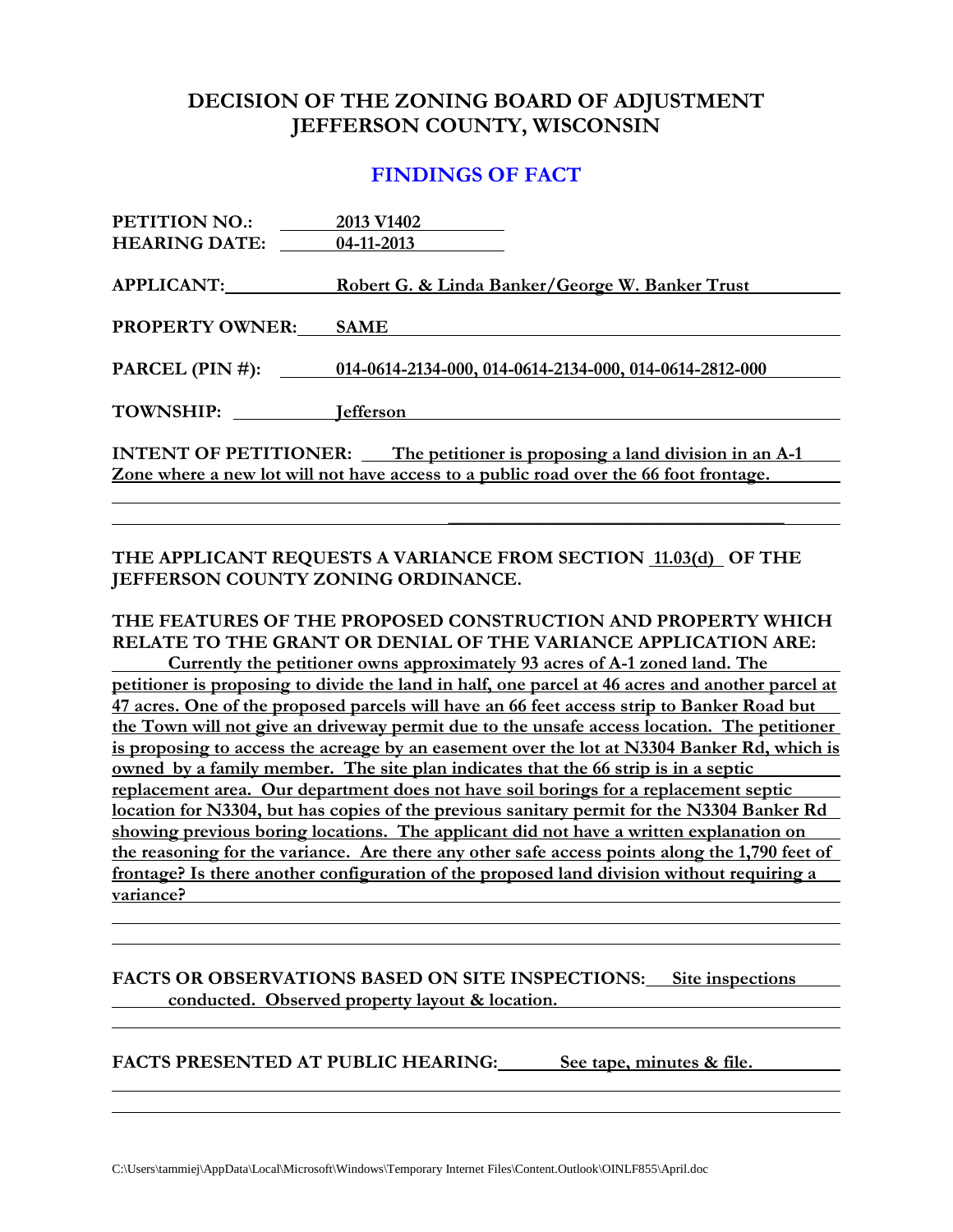#### **DECISION STANDARDS**

- **A. NO VARIANCE MAY BE GRANTED WHICH WOULD HAVE THE EFFECT OF ALLOWING IN ANY DISTRICT A USE NOT PERMITTED IN THAT DISTRICT ---------**
- **B. NO VARIANCE MAY BE GRANTED WHICH WOULD HAVE THE EFFECT OF ALLOWING A USE OF LAND OR PROPERTY WHICH WOULD VIOLATE STATE LAWS OR ADMINISTRATIVE RULES: ---------**
- **C. SUBJECT TO THE ABOVE LIMITATIONS, VARIANCES MAY BE GRANTED WHERE STRICT ENFORCEMENT OF THE TERMS OF THE ORDINANCE RESULTS IN AN UNNECESSARY HARDSHIP & WHERE A VARIANCE IN THE STANDARDS WILL ALLOW THE SPIRIT OF THE ORDINANCE TO BE OBSERVED, SUBSTANTIAL JUSTICE TO BE ACCOMPLISHED, & THE PUBLIC INTEREST NOT VIOLATED.**

**BASED ON THE FINDINGS OF FACT, THE BOARD CONCLUDES THAT:**

- **1. UNNECESSARY HARDSHIP IS PRESENT IN THAT A LITERAL ENFORCEMENT OF THE TERMS OF THE ZONING ORDINANCE WOULD UNREASONABLY PREVENT THE OWNER FROM USING THE PROPERTY FOR A PERMITTED PURPOSE OR WOULD RENDER CONFORMITY WITH SUCH RESTRICTIONS UNNECESSARILY BURDENSOME BECAUSE in order to split the total 93 acres in half, there is no safe access for farm machinery to the southern half of the 93 acres.**
- **2. THE HARDSHIP IS DUE TO UNIQUE PHYSICAL LIMITATIONS OF THE PROPERTY RATHER THAN THE CIRCUMSTANCES OF THE APPLICANT BECAUSE of the hill and the layout of the land.**
- **3. THE VARIANCE WILL NOT BE CONTRARY TO THE PUBLIC INTEREST AS EXPRESSED BY THE PURPOSE AND INTENT OF THE ZONING ORDINANCE BECAUSE as long as a correct easement is recorded protecting safe agricultural access.**

**\*A VARIANCE MAY BE GRANTED IF ALL THESE CONDITIONS ARE MET\***

**DECISION: THE REQUESTED VARIANCE IS GRANTED.**

| <u>DECISION, THE REQUESTED, TRAIN TOP TO CREATED!</u> |                                                                               |                    |       |             |            |  |
|-------------------------------------------------------|-------------------------------------------------------------------------------|--------------------|-------|-------------|------------|--|
| <b>MOTION:</b>                                        | Weis                                                                          | <b>SECOND:</b>     | Hoeft | $VOTE: 3-0$ |            |  |
|                                                       | CONDITIONS OF APPROVAL: A legal easement document is to be recorded on Lot 1, | CSM 1124-3-681.    |       |             |            |  |
| <b>SIGNED:</b>                                        |                                                                               |                    |       | DATE:       | 04-11-2013 |  |
|                                                       |                                                                               | <b>CHAIRPERSON</b> |       |             |            |  |
|                                                       | <b>DO LDD DECICIONS MAY BE ADDEALED TO CIDCUIT COUDT.</b> AUDIO BECODD OF     |                    |       |             |            |  |

**BOARD DECISIONS MAY BE APPEALED TO CIRCUIT COURT. AUDIO RECORD OF THESE PROCEEDINGS IS AVAILABLE UPON REQUEST.**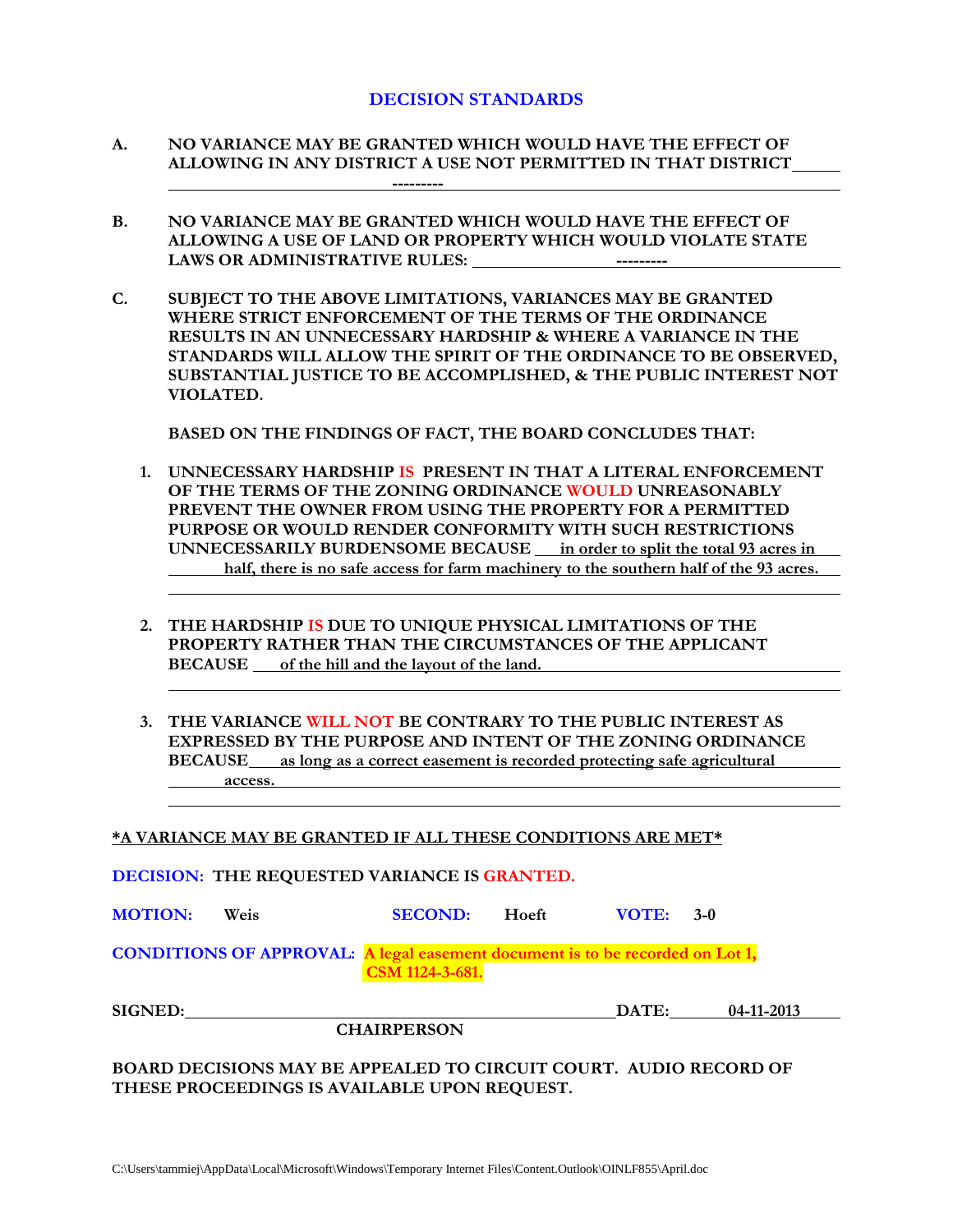### **DECISION OF THE ZONING BOARD OF ADJUSTMENT JEFFERSON COUNTY, WISCONSIN**

#### **FINDINGS OF FACT**

| <b>PETITION NO.:</b>              | 2013 V1403                                                                         |
|-----------------------------------|------------------------------------------------------------------------------------|
| <b>HEARING DATE:</b> 04-11-2013   |                                                                                    |
| APPLICANT:                        | Richard & Debra Kutz                                                               |
|                                   |                                                                                    |
| <b>PROPERTY OWNER:</b>            | <b>SAME</b>                                                                        |
| PARCEL (PIN #): 022-0613-0842-025 |                                                                                    |
|                                   |                                                                                    |
| TOWNSHIP:                         | Oakland                                                                            |
|                                   | <b>INTENT OF PETITIONER:</b> To Rezone an Existing Lot from R-1 (Residential) to   |
|                                   | R/R (Residential/Recreational) for an proposed Tourist Rooming House. The R/R zone |

**requires a lot width of 100 feet.**

THE APPLICANT REQUESTS A VARIANCE FROM SECTION 11.04(f)13 OF THE **JEFFERSON COUNTY ZONING ORDINANCE.**

**THE FEATURES OF THE PROPOSED CONSTRUCTION AND PROPERTY WHICH RELATE TO THE GRANT OR DENIAL OF THE VARIANCE APPLICATION ARE:**

**Currently, the property is zoned R-1, and the petitioners are proposing to rent out the house as an Tourist Room House which requires a rezoning of the property to R/R zone. The lot is a legal non-conforming lot due to the fact it does not meet the required width of an R-1 zone. The lot is currently 41 feet wide and 7,884 sq. ft in area, whereas the required lot width of a R/R zone is 100 feet and 10,000 sq. feet lot area. There will be no change to the current lot configuration or residence on the property.** 

**\_\_\_\_\_\_\_ \_\_\_\_\_\_\_\_\_\_\_\_\_\_\_\_\_\_\_\_\_\_\_\_\_\_\_\_\_\_\_\_\_\_\_\_\_\_\_\_\_\_\_\_\_\_\_\_\_\_\_\_\_\_\_\_\_\_\_\_\_\_\_\_\_\_\_\_\_\_\_\_**

**FACTS OR OBSERVATIONS BASED ON SITE INSPECTIONS: Site inspections conducted. Observed property layout & location.** 

**FACTS PRESENTED AT PUBLIC HEARING: See tape, minutes & file.**